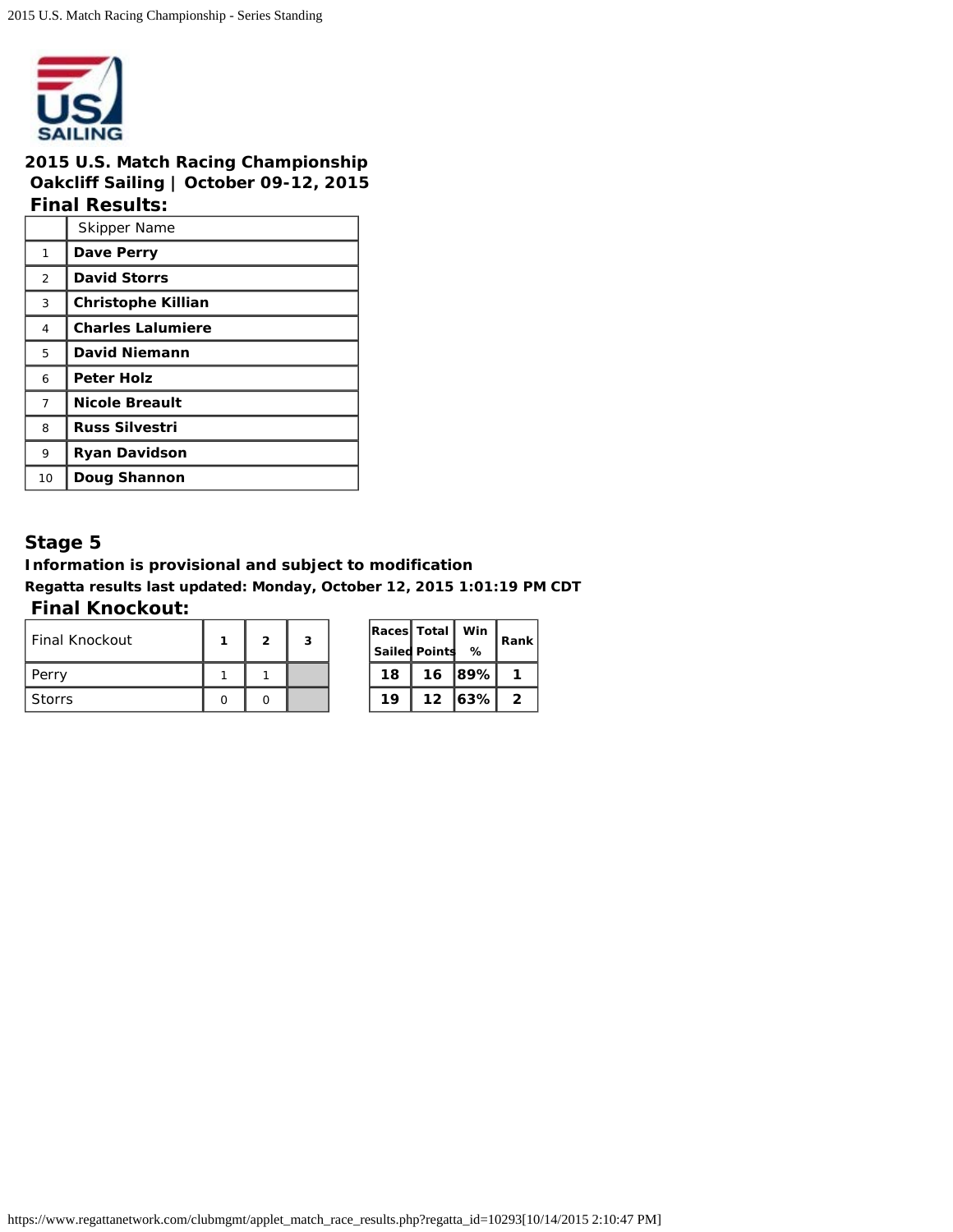## **Information is provisional and subject to modification**

# **Stage 4**

**Information is provisional and subject to modification Regatta results last updated: Monday, October 12, 2015 12:32:34 PM CDT Petite-Final Knockout:** 

| l Petite-Final Knockout |  |    | Races Total Win<br><b>Sailed Points</b> | %        | Rar            |
|-------------------------|--|----|-----------------------------------------|----------|----------------|
| Killian                 |  | 17 | 11                                      | $ 65\% $ |                |
| l Lalumiere             |  | 18 |                                         | 144%I    | $\overline{2}$ |

| Races Total |                      | Win | Rank |
|-------------|----------------------|-----|------|
|             | <b>Sailed Points</b> | ℅   |      |
| 17          | 11                   | 65% |      |
| 18          | 8                    | 44% | 2    |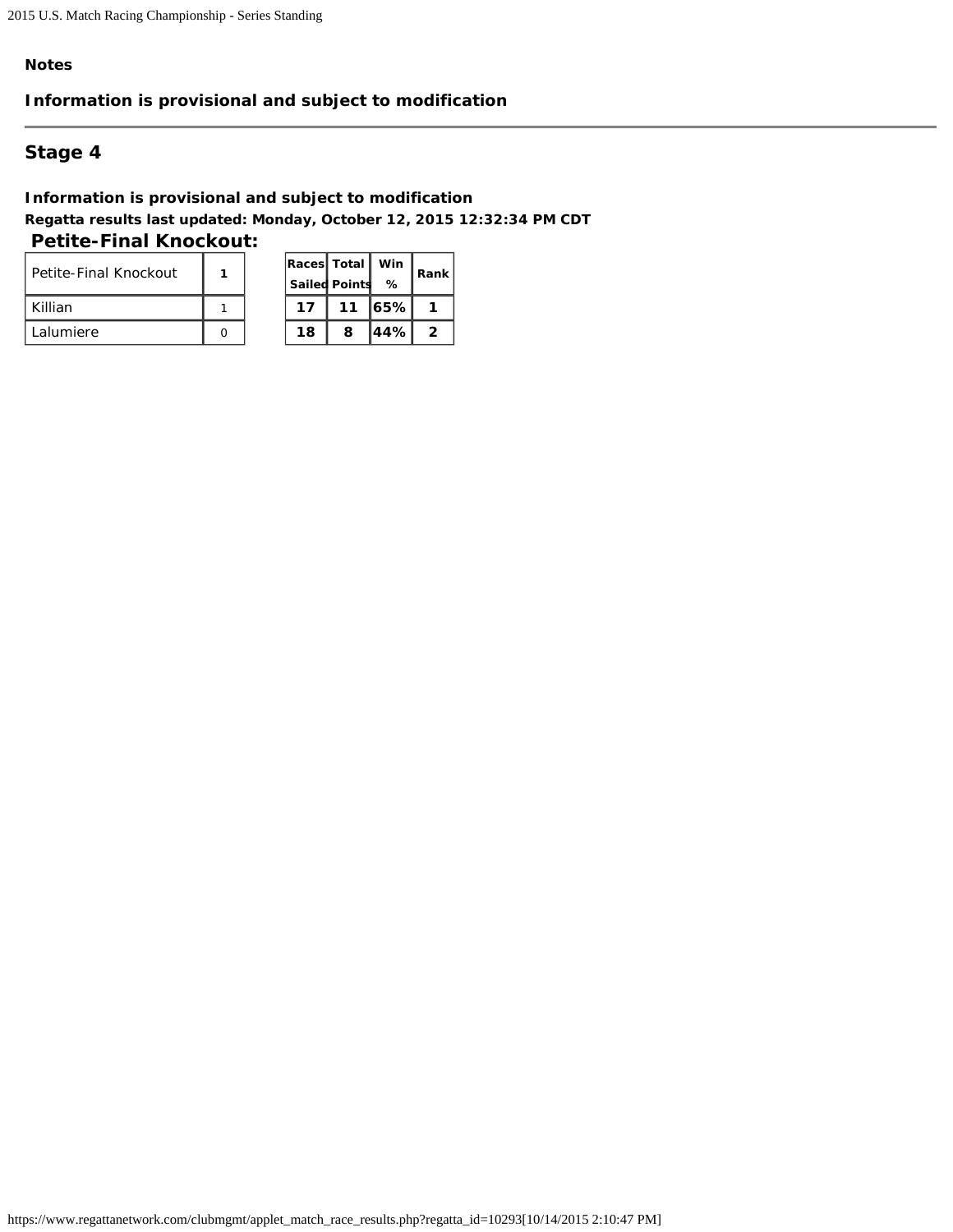## **Information is provisional and subject to modification**

# **Stage 3**

### **Information is provisional and subject to modification Regatta results last updated: Monday, October 12, 2015 11:39:38 AM CDT Knockout Semi Final Series #1 Rank Selects:**

| Knockout Semi Final<br>Series #1 Rank Selects |  | 3 |  |    | Races Total<br><b>Sailed Points</b> | . Win 『<br>% | Rar                     |
|-----------------------------------------------|--|---|--|----|-------------------------------------|--------------|-------------------------|
| Perry                                         |  |   |  | 16 | 14                                  | 88%          | 1                       |
| l Lalumiere                                   |  |   |  |    |                                     | $47\%$       | $\overline{\mathbf{2}}$ |

|    | Races  Total  <br>Win |     | Rank |  |  |
|----|-----------------------|-----|------|--|--|
|    | <b>Sailed Points</b>  | %   |      |  |  |
| 16 | 14                    | 88% |      |  |  |
| 17 | 8                     | 47% | 2    |  |  |

# **Knockout Semi Final Series - Remaining 2:**

| Knockout Semi Final<br>Series - Remaining 2 | ົ | 3 | 5 |    | <b>Races Total Win</b><br><b>Sailed Points</b> | %        | Rar                     |
|---------------------------------------------|---|---|---|----|------------------------------------------------|----------|-------------------------|
| Storrs                                      |   |   |   | 17 |                                                | 12 71%   | $\mathbf{1}$            |
| Killian                                     |   |   |   | 16 | 10                                             | $ 63\% $ | $\overline{\mathbf{2}}$ |

| Races Total | <b>Sailed Points</b> | Win<br>% | Rank I |
|-------------|----------------------|----------|--------|
| 17          | 12                   | 71%      |        |
| 16          | 10                   | 63%      | 2      |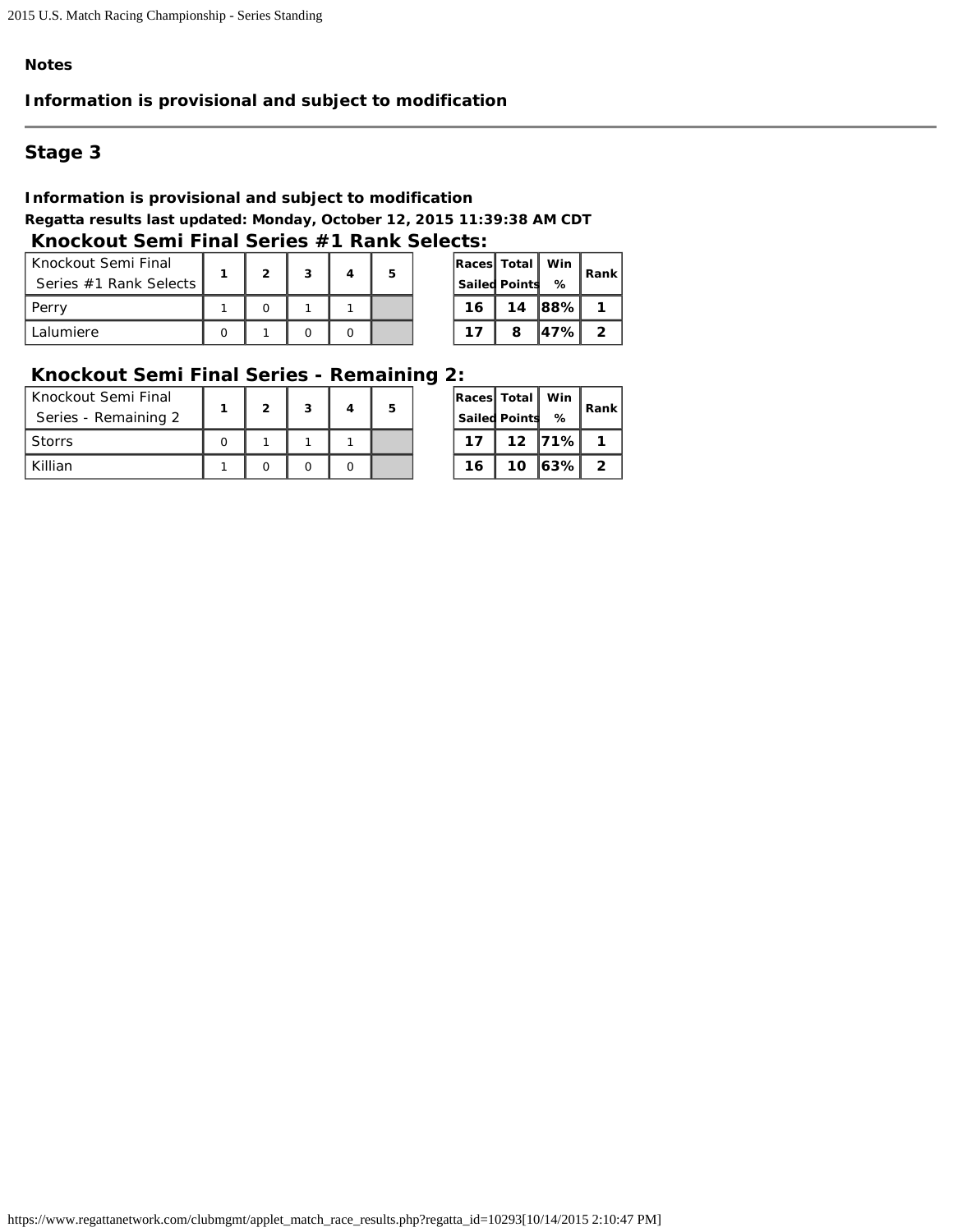## **Information is provisional and subject to modification**

# **Stage 2**

## **Information is provisional and subject to modification**

**Regatta results last updated: Sunday, October 11, 2015 2:28:51 PM CDT**

# **Stage 2 - #1 Rank Select:**

| Stage 2 - #1 Rank<br>Select | <u>ຼ</u> | 3 |  |    | Races Total   Win<br><b>Sailed Points</b> | ℅        | Rar                     |
|-----------------------------|----------|---|--|----|-------------------------------------------|----------|-------------------------|
| Perry                       |          |   |  | 12 | 11                                        | $ 92\% $ | $\mathbf{1}$            |
| Niemann                     |          |   |  | 12 |                                           | l50%l    | $\overline{\mathbf{2}}$ |

| Races Total |                      | Win |      |
|-------------|----------------------|-----|------|
|             | <b>Sailed Points</b> | %   | Rank |
| 12          | 11                   | 92% |      |
| 12          | 6                    | 50% | 2    |

### **Stage 2 - #2 Rank Select:**

| Stage 2 - #2 Rank<br>Select | ົ | 3 |  |    | $\vert$ Races $\vert$ Total $\vert$ Win $\vert$<br><b>Sailed Points</b> | %        | Rar                     |
|-----------------------------|---|---|--|----|-------------------------------------------------------------------------|----------|-------------------------|
| Storrs                      |   |   |  | 13 |                                                                         | 169%1    | 1                       |
| Breault                     |   |   |  | 13 |                                                                         | $ 38\% $ | $\overline{\mathbf{2}}$ |

| Races Total |                      | Win | Rank l |
|-------------|----------------------|-----|--------|
|             | <b>Sailed Points</b> | ℅   |        |
| 13          | 9                    | 69% |        |
| 13          | 5                    | 38% | 2      |

### **Stage 2 - #3 Rank Select:**

| Stage 2 - #3 Rank<br>Select | ົ | 3 | 5 |    | Races Total   Win  <br><b>Sailed Points</b> | %    | Rar            |
|-----------------------------|---|---|---|----|---------------------------------------------|------|----------------|
| Silvestri                   |   |   |   | 12 | 3                                           | 25%  | $\overline{2}$ |
| Killian                     |   |   |   | 12 |                                             | 75%I | 1              |

| Races Total |                      | Win |      |
|-------------|----------------------|-----|------|
|             | <b>Sailed Points</b> | ℅   | Rank |
| 12          | 3                    | 25% | 2    |
| 12          | 9                    | 75% |      |

## **Stage 2 - #4 Rank Select:**

| Stage $2 - #4$ Rank<br>Select | ົ | 3 | 5 |    | <b>Races Total</b><br><b>Sailed Points</b> | ,Win "<br>℅ | Rar            |
|-------------------------------|---|---|---|----|--------------------------------------------|-------------|----------------|
| Lalumiere                     |   |   |   | 13 |                                            | l54%l       | 1              |
| Holz                          |   |   |   | 13 |                                            | ا%46.       | $\overline{2}$ |

| Races Total |                      | Win | Rank |  |  |  |
|-------------|----------------------|-----|------|--|--|--|
|             | <b>Sailed Points</b> | %   |      |  |  |  |
| 13          |                      | 54% |      |  |  |  |
| 13          | 6                    | 46% | 2    |  |  |  |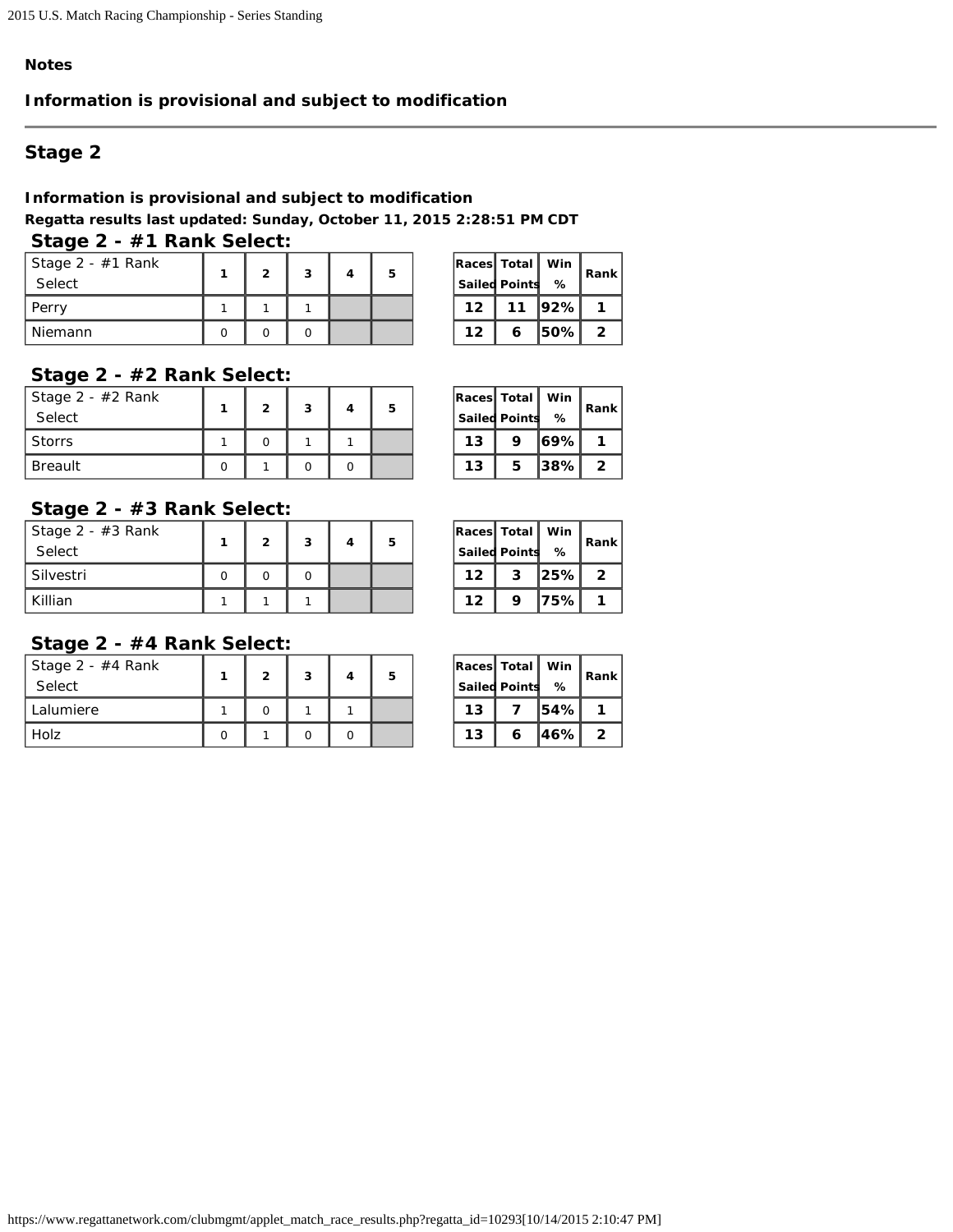## **Information is provisional and subject to modification**

# **Stage 1**

### **Information is provisional and subject to modification Regatta results last updated: Sunday, October 11, 2015 11:32:36 AM CDT Stage 1 - Round Robin:**

| Stage 1 - Round Robin | 1        | $\overline{2}$ | 3            | 4           | 5            | 6        | 7           | 8           | 9           | 10 |   | <b>Races</b> Total<br>Sailed Points | Win<br>% | Rank            | Tie<br><b>Break</b> |
|-----------------------|----------|----------------|--------------|-------------|--------------|----------|-------------|-------------|-------------|----|---|-------------------------------------|----------|-----------------|---------------------|
| [1] Perry             |          | 0              |              |             |              |          |             |             |             | 1  | 9 | 8                                   | 89%      |                 |                     |
| [2] Niemann           |          |                | 1            |             | 0            | $\Omega$ | 1           |             | $\Omega$    | 1  | 9 | 6                                   | $ 67\% $ | 3               | C11.1(a)            |
| [3] Davidson          | $\Omega$ | $\mathbf 0$    |              | $\mathbf 0$ | 1            | $\Omega$ | $\Omega$    | $\mathbf 0$ |             | 1  | 9 | 3                                   | 33%      | 9               | C11.1(a)            |
| [4] Silvestri         | 0        | 0              |              |             | $\mathbf 0$  |          | $\mathbf 0$ | $\mathbf 0$ | $\mathbf 0$ | 1  | 9 | 3                                   | 33%      | 8               | C11.1(a)            |
| [5] Storrs            | 0        |                | $\mathbf 0$  |             |              |          | 1           |             | $\Omega$    | 1  | 9 | 6                                   | 67%      | $\overline{2}$  | C11.1(a)            |
| [6] Breault           | $\Omega$ |                |              | $\mathbf 0$ | 0            |          | $\mathbf 0$ | $\mathbf 0$ |             | 1  | 9 | 4                                   | 44%      | 7               | C11.1(a)            |
| [7] Killian           | 0        | $\mathbf{O}$   | $\mathbf{1}$ |             | $\mathsf{O}$ |          |             |             |             | 1  | 9 | 6                                   | 167%     | 4               | C11.1(a)            |
| [8] Lalumiere         | 0        | 0              | 1            | 1           | $\mathbf 0$  |          | $\mathbf 0$ |             | $\mathbf 0$ | 1  | 9 | 4                                   | 44%      | 6               | C11.1(a)            |
| $[9]$ Holz            | $\Omega$ |                | $\Omega$     |             | 1            | $\Omega$ | $\Omega$    |             |             | 1  | 9 | 5                                   | 56%      | 5               |                     |
| [10] Shannon          | $\Omega$ | 0              | $\Omega$     | $\mathbf 0$ | $\mathbf 0$  | $\Omega$ | $\Omega$    | $\Omega$    | $\Omega$    |    | 9 | $\Omega$                            | 0%       | 10 <sup>°</sup> |                     |

| Races  | Total   | Win | Rank | Tie      |
|--------|---------|-----|------|----------|
| Sailed | Pointst | ℅   |      | Break    |
| 9      | 8       | 89% | 1    |          |
| 9      | 6       | 67% | 3    | C11.1(a) |
| 9      | 3       | 33% | 9    | C11.1(a) |
| 9      | 3       | 33% | 8    | C11.1(a) |
| 9      | 6       | 67% | 2    | C11.1(a) |
| 9      | 4       | 44% | 7    | C11.1(a) |
| 9      | 6       | 67% | 4    | C11.1(a) |
| 9      | 4       | 44% | 6    | C11.1(a) |
| 9      | 5       | 56% | 5    |          |
| 9      | O       | 0%  | 10   |          |

Registration Problems or Questions? [Visit our Support Desk](http://support.regattanetwork.com/) | [View Our Privacy Policy](http://www.regattanetwork.com/w3c/privacy.html) [Powered by US SAILING Regatta Network®](http://www.regattanetwork.com/) | Online Sailing Event Registration and Management Services. © 2009 [Regatta Network](http://www.regattanetwork.com/), Inc. All Rights Reserved. Regatta Network is a registered Trademark of Regatta Network Inc.